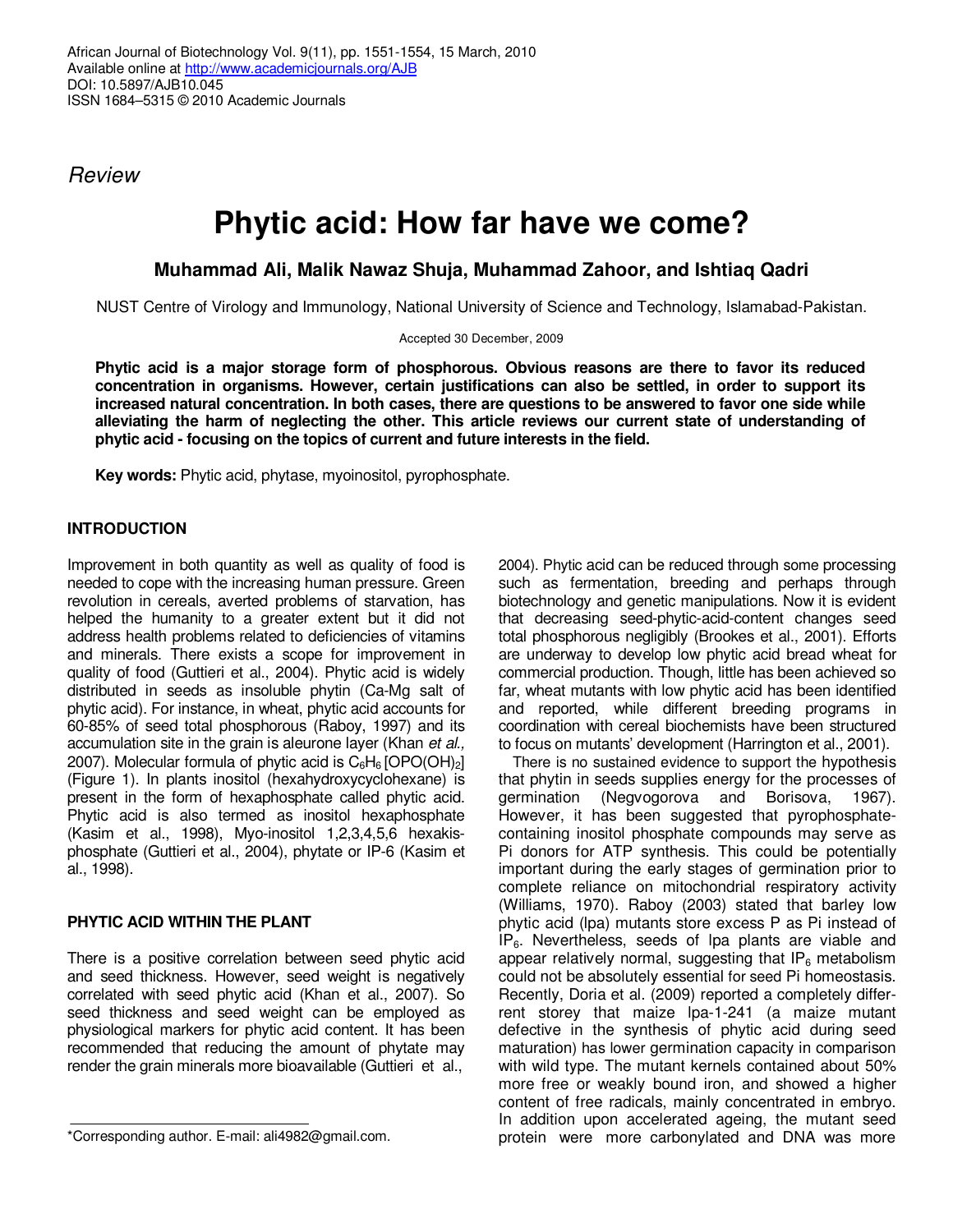

**Figure 1.** Structure of phytic acid, source: www.wikipedia.org/wiki/phytic\_acid.

damaged, whereas, the lipids did not appear to be more peroxidated. Therefore, a novel role in plant seed physiology can be assigned to phytic acid, that is, protection against oxidative stress during the seed life span. Andiotis et al. (2005) suggested that IP6 mobili-zation is an early response of Corylus avellana embryonic-axes to chilling, supporting the metabolic reactivation of the dormant seeds and preparation for subsequent germination.

#### **CHELATING AND ANTIOXIDANT PROPERTIES OF PHYTIC ACID**

Phytic acid consists of a myoinositol ring with six phosphate moieties attached (Graf and Eaton, 1993). Phytic acid is believed to control blood sugar and may reduce the incidence of kidney stones. It protects against several types of cancers, for instance, breast cancer, and cancerous tumors. Fiber having phytic acid is known to be protective against colon cancer; however, it is unclear that the anti-cancerous effect is due to the fiber or the phytic acid (Jenab and Thompson, 1998). Later on, it became obvious that pure phytic acid added to low fiber diet can significantly increase the rate of apoptosis and degree of differentiation in the distal colon (Jenab and Thompson, 2000). Phytic acid also possesses properties of well known antioxidants. In contrast, phytic acid is considered to be an antinutrient because it inhibits the absorption of minerals and proteins in the intestine of the human and other non-ruminants, and thus make them indigestible (Oloffs et al., 2000; Feil, 2001). In animals, it has been associated with reduced absorption of certain minerals especially iron. Populations that depend on wheat as staple food, consume diet rich in phytic acid (Lott, 1984), bear severe consequences such as anemia, complication in pregnancy, and poor growth (Khan et al., 2007), most probably due to chelating property of phytic acid.

It acts as a natural antioxidant by chelating and reducing the catalytic activities of many divalent transition metals (Rickard and Thompson, 1997). Phytic acid is present in virtually all mammalian cells (Menniti et al., 1993) and may function as a neurotransmitter (Vallejo et

al., 1988). It is a negatively charged molecule and capable of binding proteins and starches present in the diet and affect their solubility, digestibility, function and absorbtion (Rickard and Thompson, 1997) that may affect the colon environment by stimulating short chain fatty acid production from fermentation of the trapped starches (Jenab and Thompson, 1998). Also, chelating ability of phytic acid has been suggested to suppress iron-mediated oxidation in the colon, thereby reducing colon cancer risk (Shamsuddin, 1992). In vitro studies clearly demonstrated that phytic acid also reduce cell proliferation rate in different cell lines, including erythroleukemia (Shamsuddin et al., 1992) and human mammary cancer (Shamsuddin et al., 1996). Rimbach and Pallauf (1998) provided evidence for antioxidant properties of phytic acid under in vitro conditions. However, phytic acid had no significant effect on liver oxidant or antioxidant status in vivo in growing rats. Knowledge of the mechanisms through which phytic acid blocks angiogenesis is yet to be explored. Maybe, it blocks sprouting of new capillaries around newly forming uncontrolled cell growth by making phosphorous and other minerals less bioavailable, as angiogenesis is an energy consuming process and may only flourish if required nutrients are available. It is likely that in addition to the inhibition of iron-catalyzed oxidative damage, other pathways such as the activation of immune competent cells (Baten et al., 1989), as well as the participation of inositol phosphates in signal transduction, cell division and differentiation (Shamsuddin, 1992) are also responsible for beneficial effects of dietary phytate in cancer prevention (Rimbach and Pallauf, 1998).

#### **PHYTASES- ENZYMES THAT DEGRADE PHYTIC ACID**

The phosphate ester linkages in phytic acid are quite stable. Natural degradation is almost impossible and chemical hydrolysis in the laboratory is very slow (Turner et al., 2002). However, the enzyme phytase-found in the blood of calves, birds, reptiles and fishes (Haefner et al., 2005), in roots, vegetative storage organs and in pollen (Rayboy, 2003), in mature seeds (Williams, 1970) or secreted by variety of microbes-can rapidly breakdown phytate (Mullaney and Ullah, 2003). Phytases are hydrolases that initiate the step-wise removal of phosphate from phytate (Lei and Porres, 2003; Feng et al., 2009). Through phytate specific medium, Huang et al. (2009) isolated ten phytate degrading bacteria: Pseudomonas (four strains), Brevundimonas (two strains), Shewanella (one strains), Bacillus (one strain), Klebsiella (one strain) and Citrobacter (one strain). Phytase is strongly and competitively inhibited by Pi, while the decrease in phytase activity coincided with maximal IP6 turnover (Andriotis et al., 2005). To date, four classes of phytases have been characterized: histidine acid phosphatase (HAP), cystein phytase, purple acid phosphatase and beta-propeller phosphatase (BPP) (Lei et al., 2007). A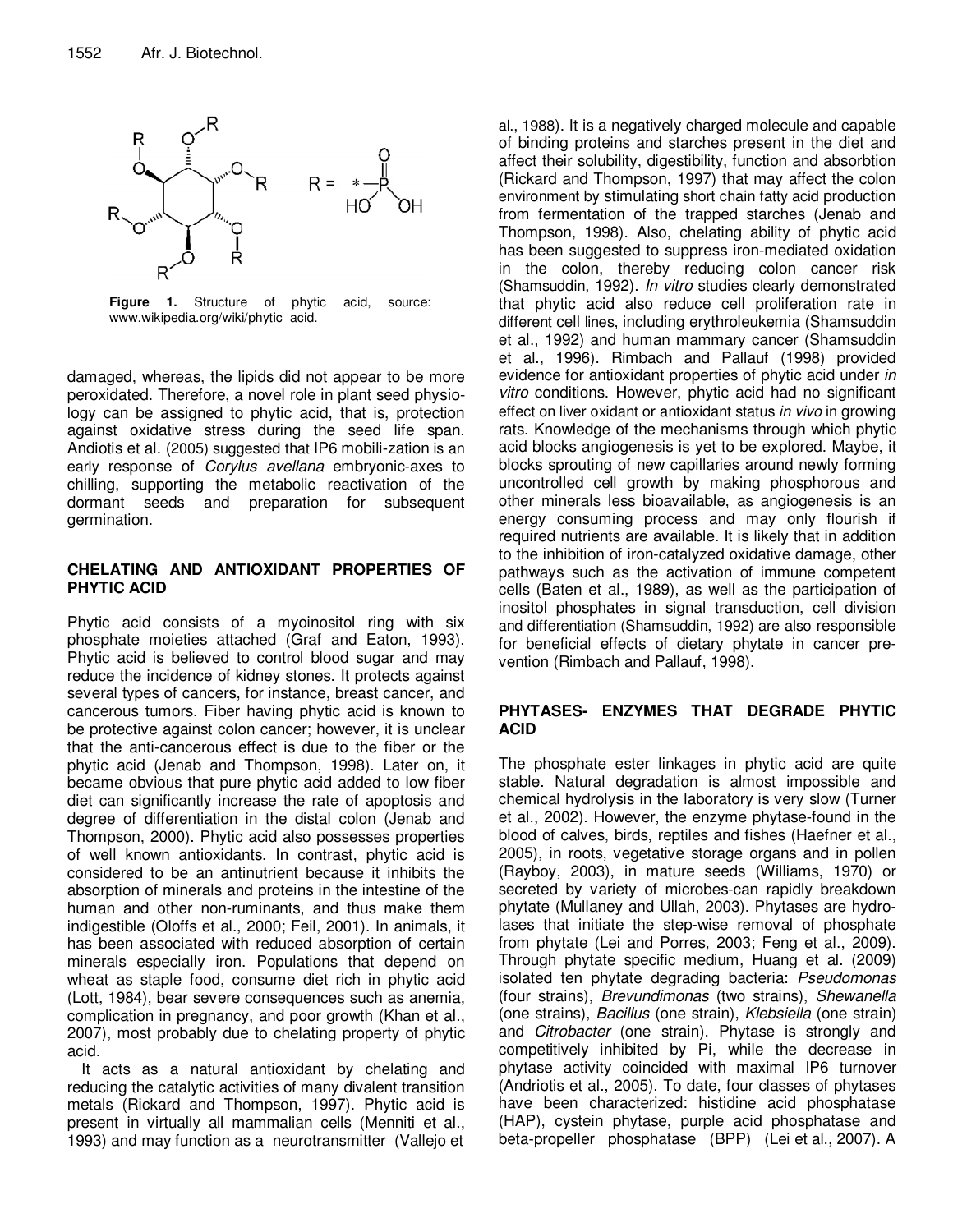

**Figure 2.** Model for phytic acid functions.

comparison of the properties of these phytases indicated that only BPP has a neutral optimum pH (6.0 to 7.5) for activity, whereas, the other enzymes have an acidic optimum pH (2.5 to 5.5) (Cheng and Lim, 2006). Monogastric and agastric animal do not produce intestinal phytase and thus they require phytases derived from intestinal microbes for efficient phytate hydrolysis in the neutral pH environment of intestine (Ringe et al., 1995) to facilitate optimal growth of the animals (Oh et al., 2004).

Similarly, phytases are added to animal feedstuff to reduce phosphate pollution in the environment, since monogastric animals such as pigs, poultry and fish are unable to metabolize phytate (Oh et al., 2004). Dietary phytase increases minerals bioavailability e.g. zinc bioavailability has been recently shown to be increased with dietry phytase administration to the growing pigs (Chu et al., 2009). Phytase application can reduce phosphorous excretion by up to 50%, contributing towards environmental protection (Haefner et al., 2005). While hydrolyzing phytate, HAP produces myo-inositol monophosphate as the final product, whereas, alkaline phytase produces myo-inositol triphosphate as the final product (Oh et al., 2004). A number of phytase genes and proteins have been identified from plants and microbes including bacteria, yeast and fungi. The first and probably the best characterized phytase is Aspergillus niger PhyA that is encoded by a 1.4 kb DNA fragment and has a molecular mass of 80 kDa, with 10 Nglycosylation sites (Lei and Porres, 2003). Expression of phytases in plants is underway to develop plant cultivars that would produce enough transgenic phytase to avoid additional supplementations to the feedstuffs (Mullaney et al., 2000).

#### **EMERINGING INTERESTS IN INOSITOL PYROPHOSPHATES**

The discovery of inositol phosphate species with seven or eight phosphates on the inositol ring was exciting and unexpected (Menniti et al., 1993). These high energy molecules have been linked to a wide range of biological functions, including vesicle trafficking, apoptosis, DNA repair, telomere maintenance and stress response (Bennett et al., 2006). Though the mechanisms of action of inositol pyrophosphates in these cellular processes remain unclear, further investigations into these fascinating signaling molecules may result in the discovery of other species, perhaps even pyrophosphorylated inositol lipids (Onnebo and Saiardi, 2007).

#### **Model for phytic acid functions**

We have proposed a model for phytic acid functions (Figure 2). Phytic acid has been known to have a role as an antinutrient, a tumor suppressor, and an antioxidant. Dotted lines show that the exact mechanisms or sustained evidence has yet to be explored.

#### **Conclusion**

With the growing scientific knowledge, phytic acid has been much explored for better outcome. However, certain questions are yet to be answered. For instance, what is the alternative sink of phosphorous in plants as there was no changes observed in phosphorous content, with the